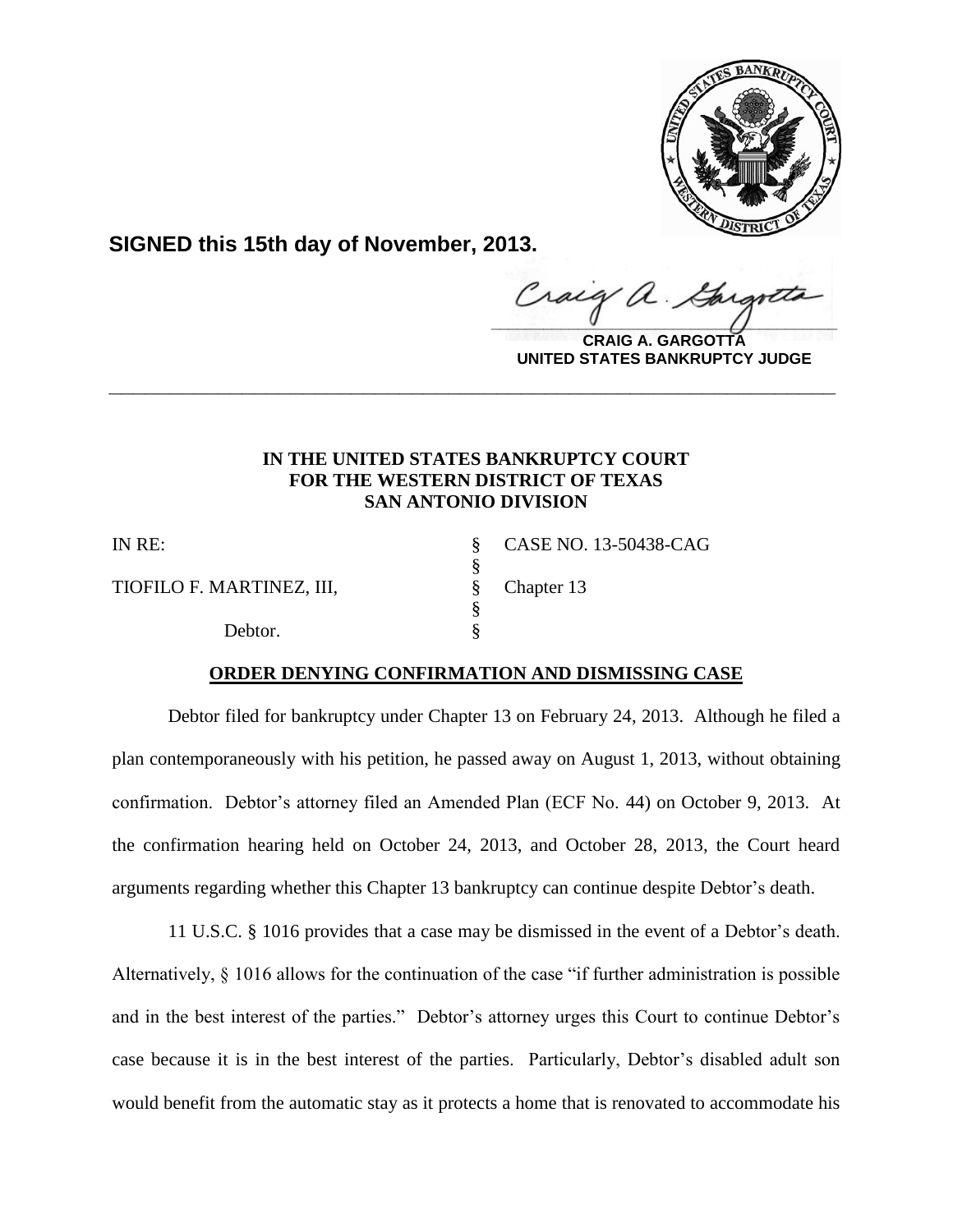special needs. The Trustee expressed doubt that it is possible to administer the case as there is no confirmed plan and the Amended Plan may not be confirmable.

Unfortunately, Debtor's case cannot continue pursuant to  $\S$  1016 because further administration is not possible. In Chapter 13, only the Debtor may propose a plan. *In re Ellsworth*, 455 B.R. 904, 916 (9th Cir. BAP 2011) (noting that, unlike in Chapter 11, in Chapter 13 the debtor "is the only entity that may file a plan."); *In re Muessel*, 292 B.R. 712, 715-16 (1st Cir. BAP 2003) (explaining that, in Chapter 13, only the debtor may propose a Chapter 13 plan or amend the plan prior to confirmation.); *In re Franklin*, 459 B.R. 463, 465 (Bankr. D. Nev. 2011) ("In Chapter 13, debtors have a monopoly on filing plans. 11 U.S.C. § 1321. No one else may file or amend a plan."); *In re Spiser*, 232 B.R. 669 (Bankr. N.D. Tex. 1999) (holding that deceased debtors' "estates, not being an 'individual' and, thus, not a 'debtor' in Chapter 13, cannot file a final plan."). Assuming that the Amended Plan is otherwise confirmable, it was not proposed by the Debtor himself. Furthermore, the benefits of Chapter 13 are personal to the debtor rather than the debtor's heirs and estate. *In re Shepherd*, 490 B.R. 338, 342 (Bankr. N.D. Ind. 2013). It is not appropriate to substitute a probate estate for a Chapter 13 debtor, nor is there any mechanism in bankruptcy law allowing for this. *Id.* at 490 B.R. 340-41.

This Court is sympathetic to Debtor's adult son's special needs, but it must function within the confines of the law. Unfortunately, Debtor's case cannot continue under § 1016 regardless of whether it is in the parties' best interest because further administration is not possible without a confirmed plan. Nor will it be possible to confirm a plan in the future without a living debtor to propose a plan. The Court is, therefore, of the opinion that the case should be dismissed due to Debtor's death pursuant to § 1016.